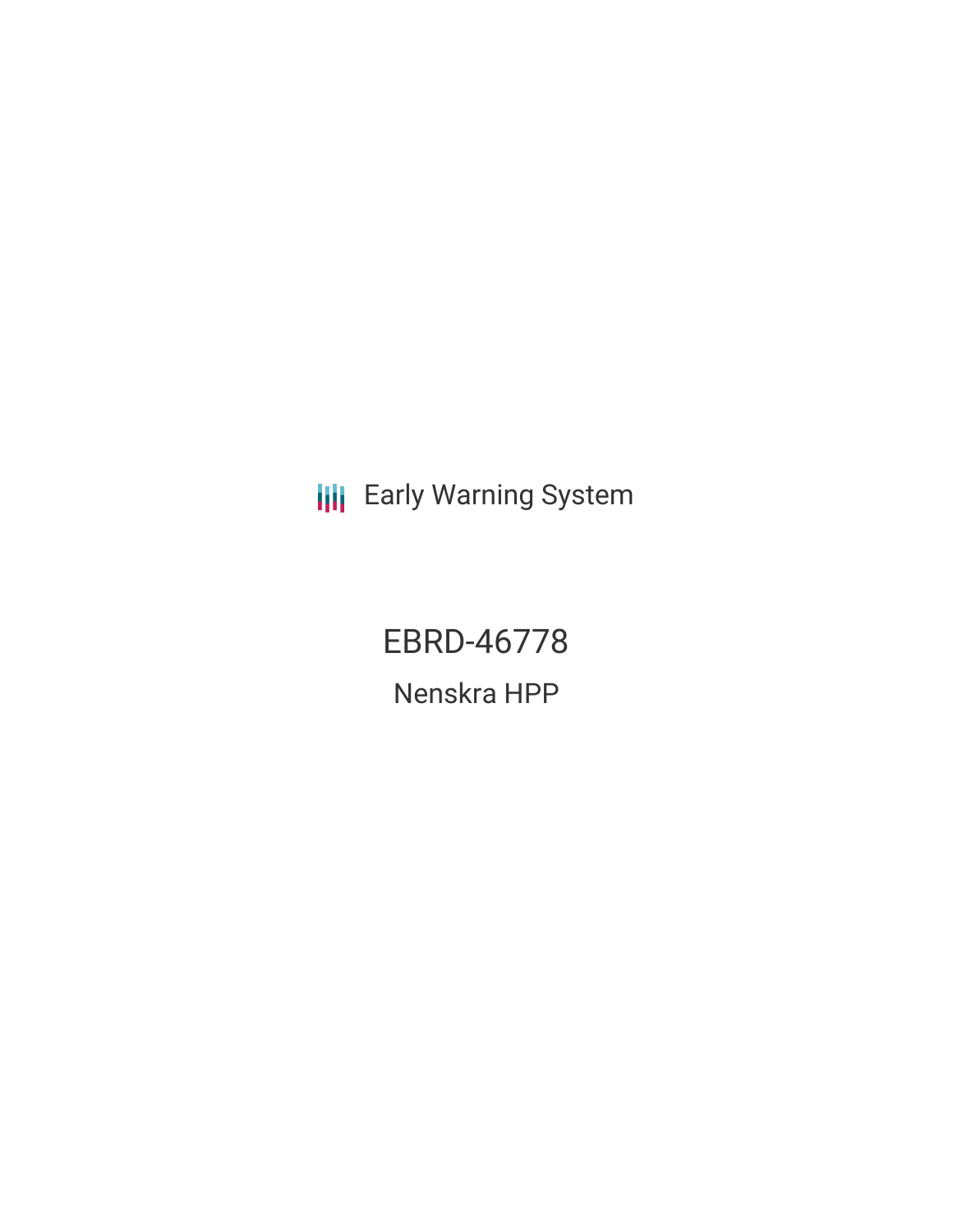

# **Quick Facts**

| <b>Countries</b>                         | Georgia                                                                                                                                                               |  |  |  |  |  |
|------------------------------------------|-----------------------------------------------------------------------------------------------------------------------------------------------------------------------|--|--|--|--|--|
| <b>Specific Location</b>                 | Samegrelo-Zemo Svaneti region                                                                                                                                         |  |  |  |  |  |
| <b>Financial Institutions</b>            | Asian Development Bank (ADB), Asian Infrastructure Investment Bank (AIIB), European Bank for Reconstruction and<br>Development (EBRD), European Investment Bank (EIB) |  |  |  |  |  |
| <b>Status</b>                            | Approved                                                                                                                                                              |  |  |  |  |  |
| <b>Bank Risk Rating</b>                  | U                                                                                                                                                                     |  |  |  |  |  |
| <b>Voting Date</b>                       | 2018-01-31                                                                                                                                                            |  |  |  |  |  |
| <b>Borrower</b>                          | <b>JSC Nenskra</b>                                                                                                                                                    |  |  |  |  |  |
| <b>Sectors</b>                           | Construction, Energy, Hydropower                                                                                                                                      |  |  |  |  |  |
| Investment Type(s)                       | Loan                                                                                                                                                                  |  |  |  |  |  |
| Investment Amount (USD)\$ 214.00 million |                                                                                                                                                                       |  |  |  |  |  |
| <b>Project Cost (USD)</b>                | \$1,083,00 million                                                                                                                                                    |  |  |  |  |  |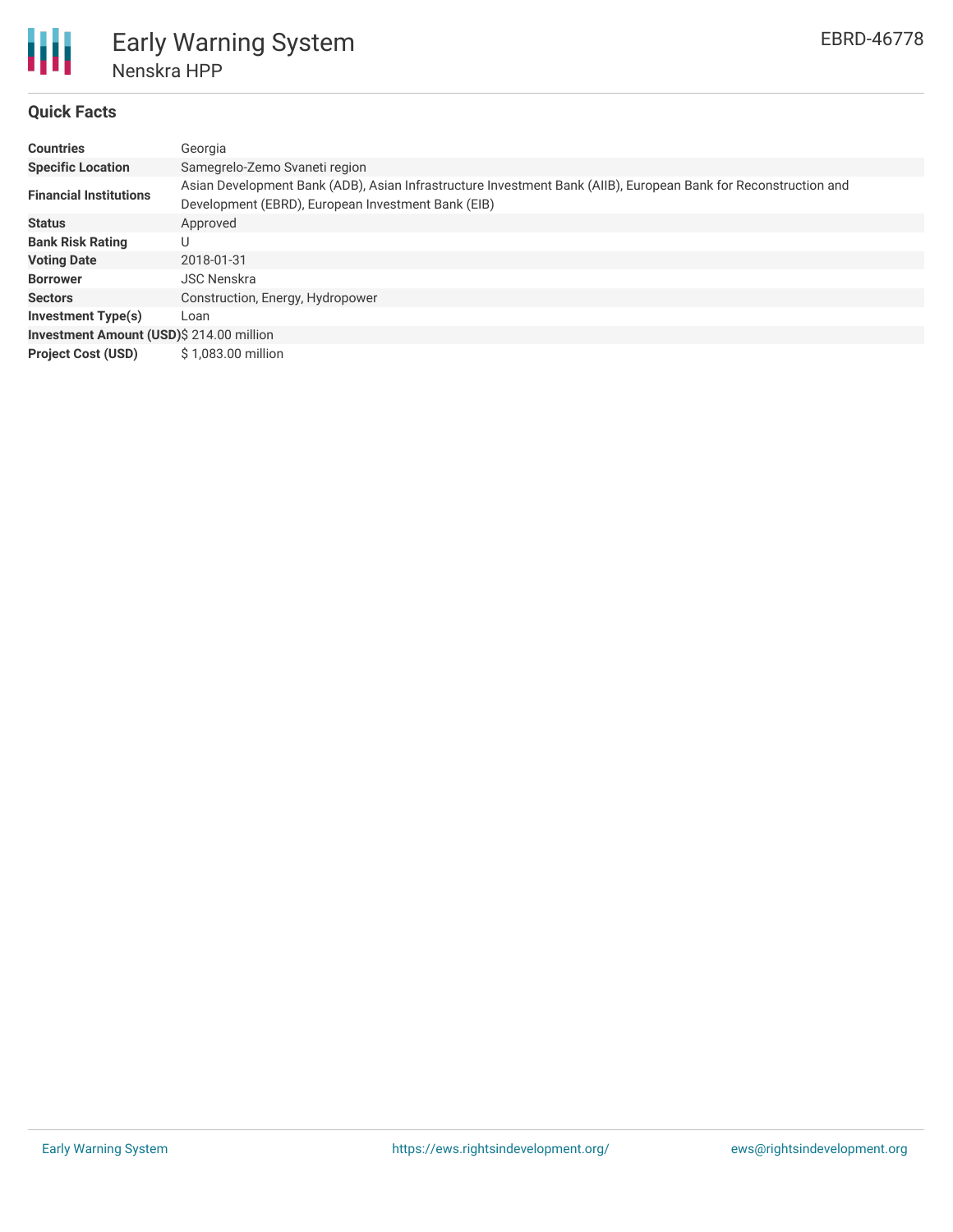

## **Project Description**

This project finances the construction of a large dam on the Nenskra River measuring 130m, a reservoir, and a 280MW hydropower plant in the Mestia Muncipality of the Samegrelo-Zemo Svaneti region.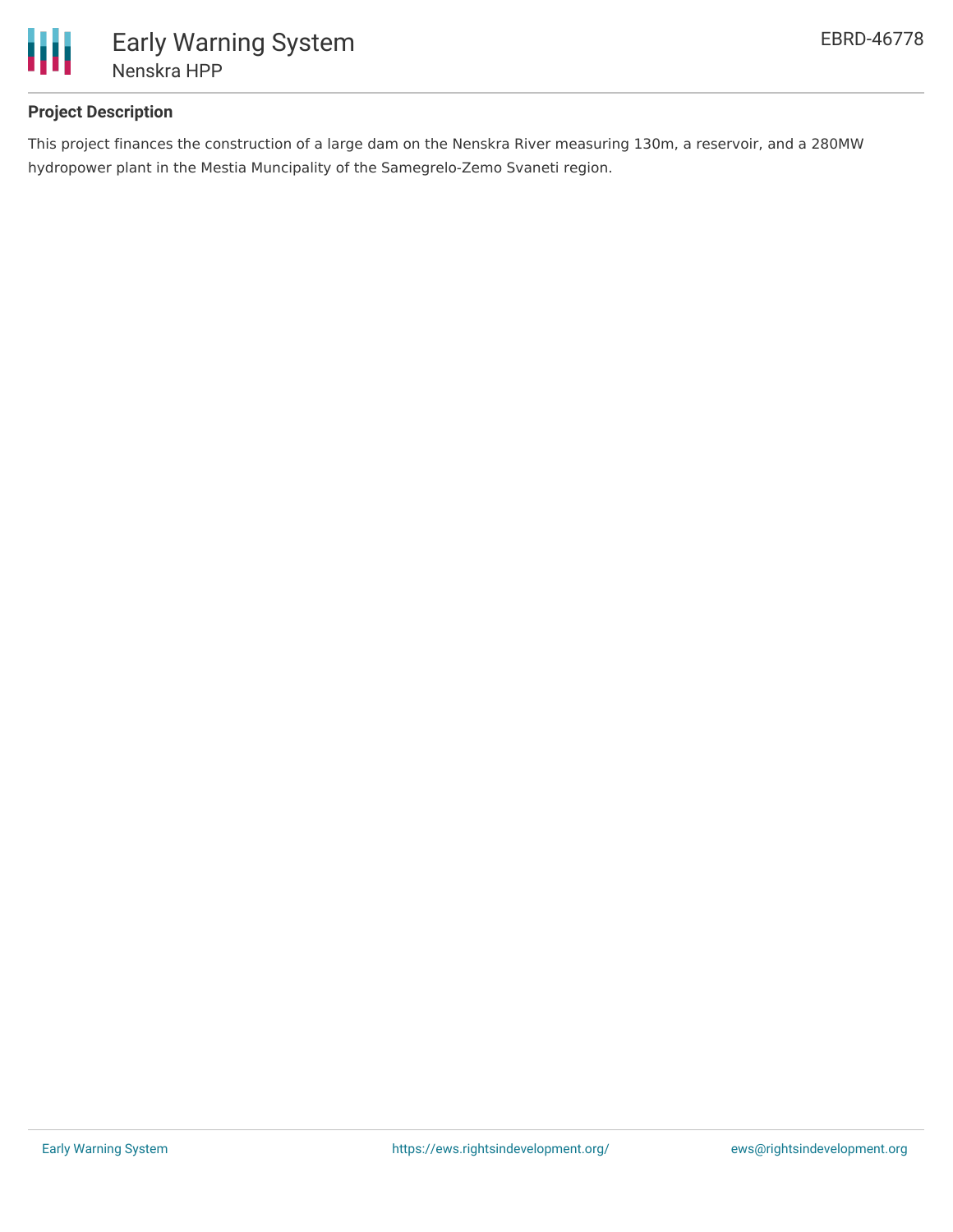

#### **Investment Description**

- Asian Development Bank (ADB)
- Asian Infrastructure Investment Bank (AIIB)
- European Bank for Reconstruction and Development (EBRD)
- European Investment Bank (EIB)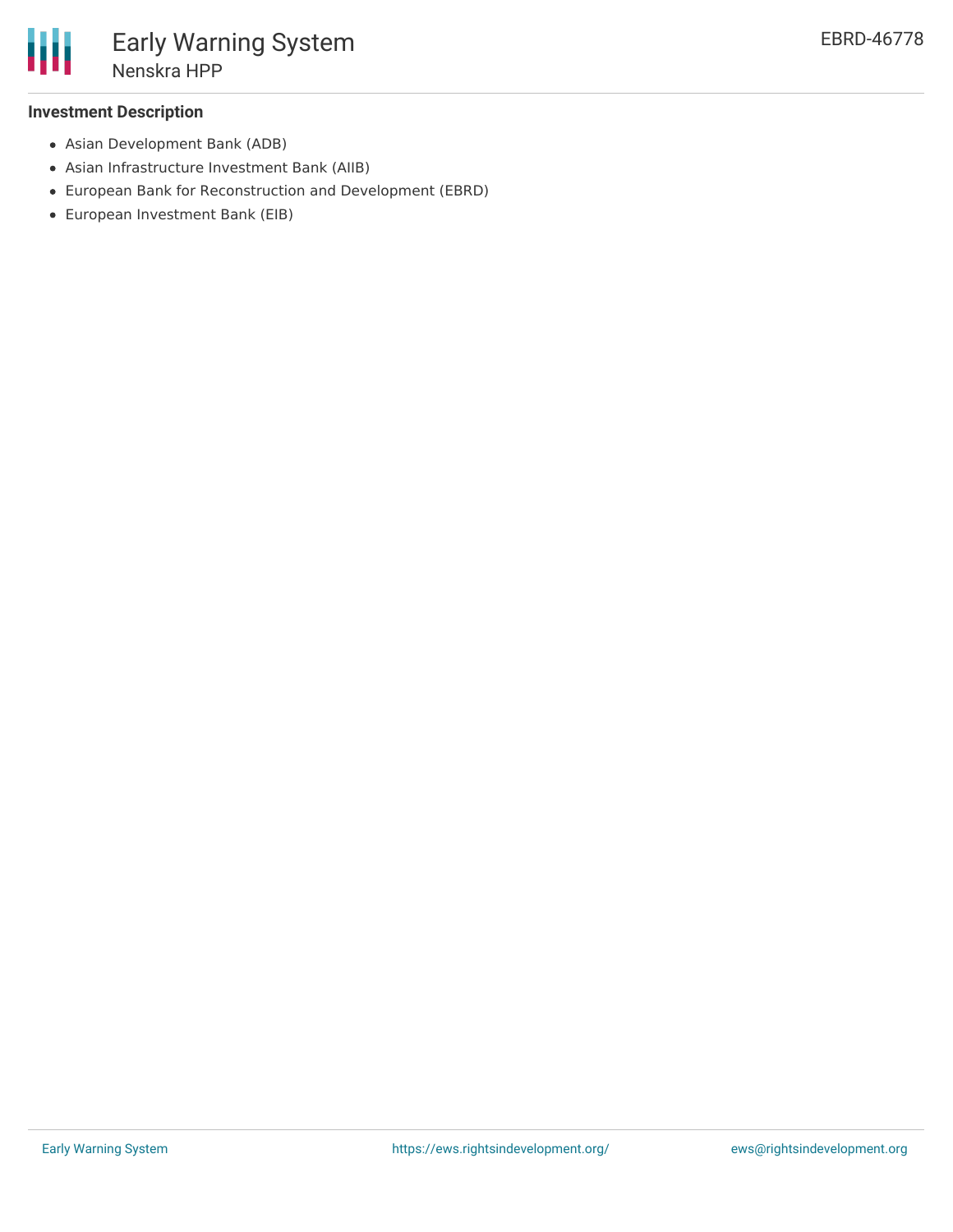

| <b>Private Actor 1</b>   | <b>Private Actor</b><br>1 Role | <b>Private Actor</b><br>1 Sector | <b>Relation</b>          | <b>Private Actor 2</b>                       | <b>Private Actor</b><br>2 Role | <b>Private Actor</b><br>2 Sector |
|--------------------------|--------------------------------|----------------------------------|--------------------------|----------------------------------------------|--------------------------------|----------------------------------|
| $\overline{\phantom{a}}$ | $\overline{\phantom{0}}$       | $\overline{\phantom{0}}$         | $\overline{\phantom{a}}$ | <b>JSC Nenskra Hydro</b>                     | Client                         |                                  |
|                          | . .                            | . .                              | $\overline{\phantom{a}}$ | <b>JSC Partnership Fund</b>                  | Parent Company                 |                                  |
| $\overline{\phantom{0}}$ | $\overline{\phantom{0}}$       | $\overline{\phantom{a}}$         | $\overline{\phantom{a}}$ | Korean Water Resources Corporation (K-Water) | Parent Company                 |                                  |
|                          | . .                            | . .                              | $\overline{\phantom{a}}$ | Salini Impregilo                             | Contractor                     |                                  |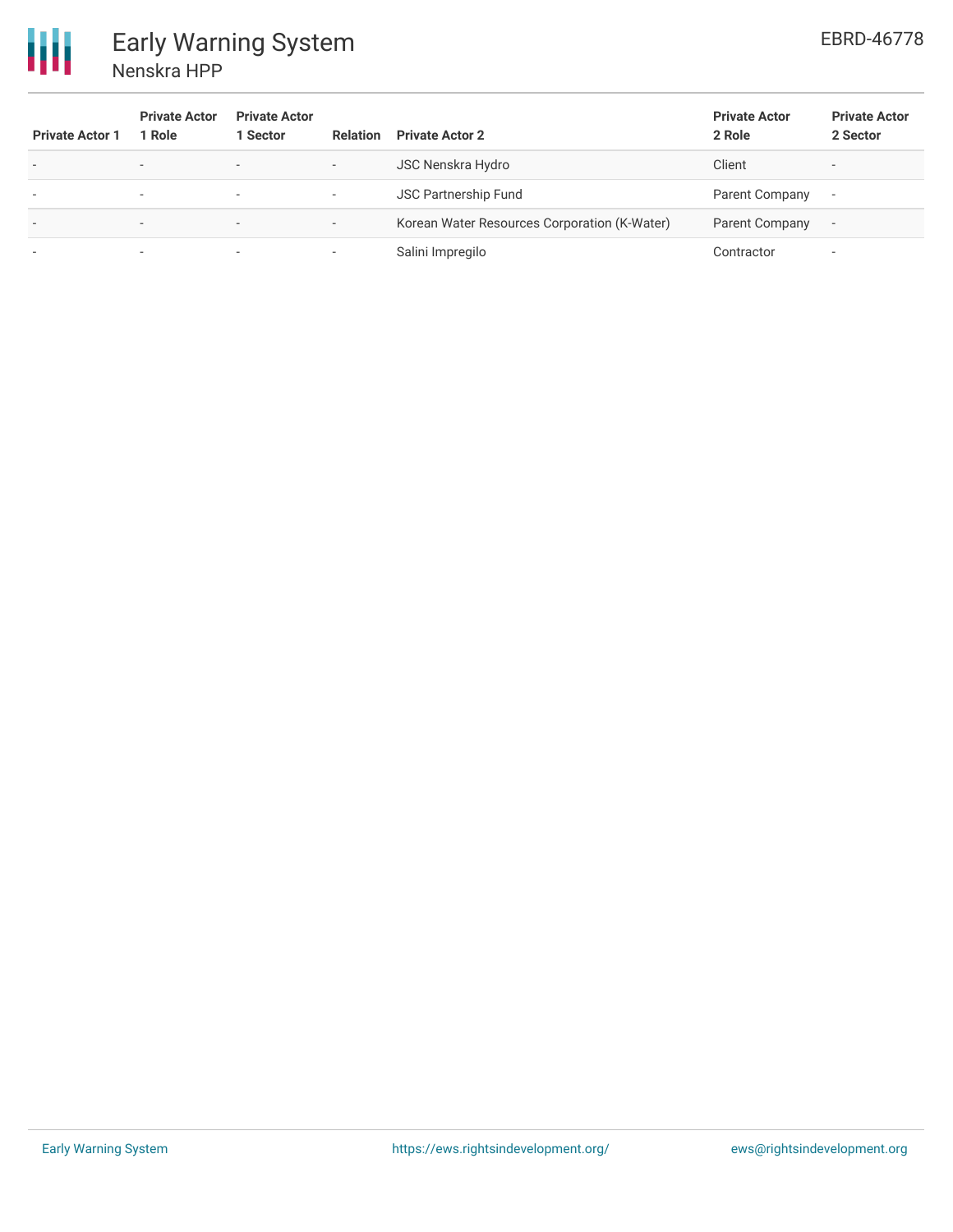Nenskra HPP

## **Contact Information**

Full ESIA documentation is available locally at: Nenskra HPP Office in Tbilisi: 6 Marjanishvili , floor 4 Irina Petriashvili 555 25 32 72 Nenskra Information Centers: Chuberi Center and Nakra: Magradze Ana 598 42 12 02 Ansiani Giori 574 90 00 66 Gvarmiani Rodami 599 85 55 43

### EBRD

Loretta Maritkian Tel: +995 32 244 74 00 Fax: +995 32 292 05 12 Merani Business Center 31a Griboedov Street, 6th Floor 0108 Tbilisi, Georgia

For environmental and social enquiries: Social Manager 6 Marjanishvili street, floor 4, Tbilisi Georgia Email: info@nenskrahydro.ge Website: www.nenskra.com Tel: 0 322 430 421 from Georgia +995 322 430 421 from Oversea

For general enquiries: Communication Officer 6 Marjanishvili street, floor 4, Tbilisi Georgia Email: info@nenskrahydro.ge Website: www.nenskra.com Tel: 0 322 430 421 from Georgia +995 322 430 421 from Oversea

### ACCOUNTABILITY MECHANISM OF EBRD

The Project Complaint Mechanism (PCM) is the independent complaint mechanism and fact-finding body for people who have been or are likely to be adversely affected by an European Bank for Reconstruction and Development (EBRD)-financed project. If you submit a complaint to the PCM, it may assess compliance with EBRD's own policies and procedures to prevent harm to the environment or communities or it may assist you in resolving the problem that led to the complaint through a dialogue with those implementing the project. Additionally, the PCM has the authority to recommend a project be suspended in the event that harm is imminent. You can contact the PCM at pcm@ebrd.com or you can submit a complaint online using an online form, http://www.ebrd.com/eform/pcm/complaint\_form?language=en. You can learn more about the PCM and how to file a complaint at <http://www.ebrd.com/work-with-us/project-finance/project-complaint-mechanism.html>.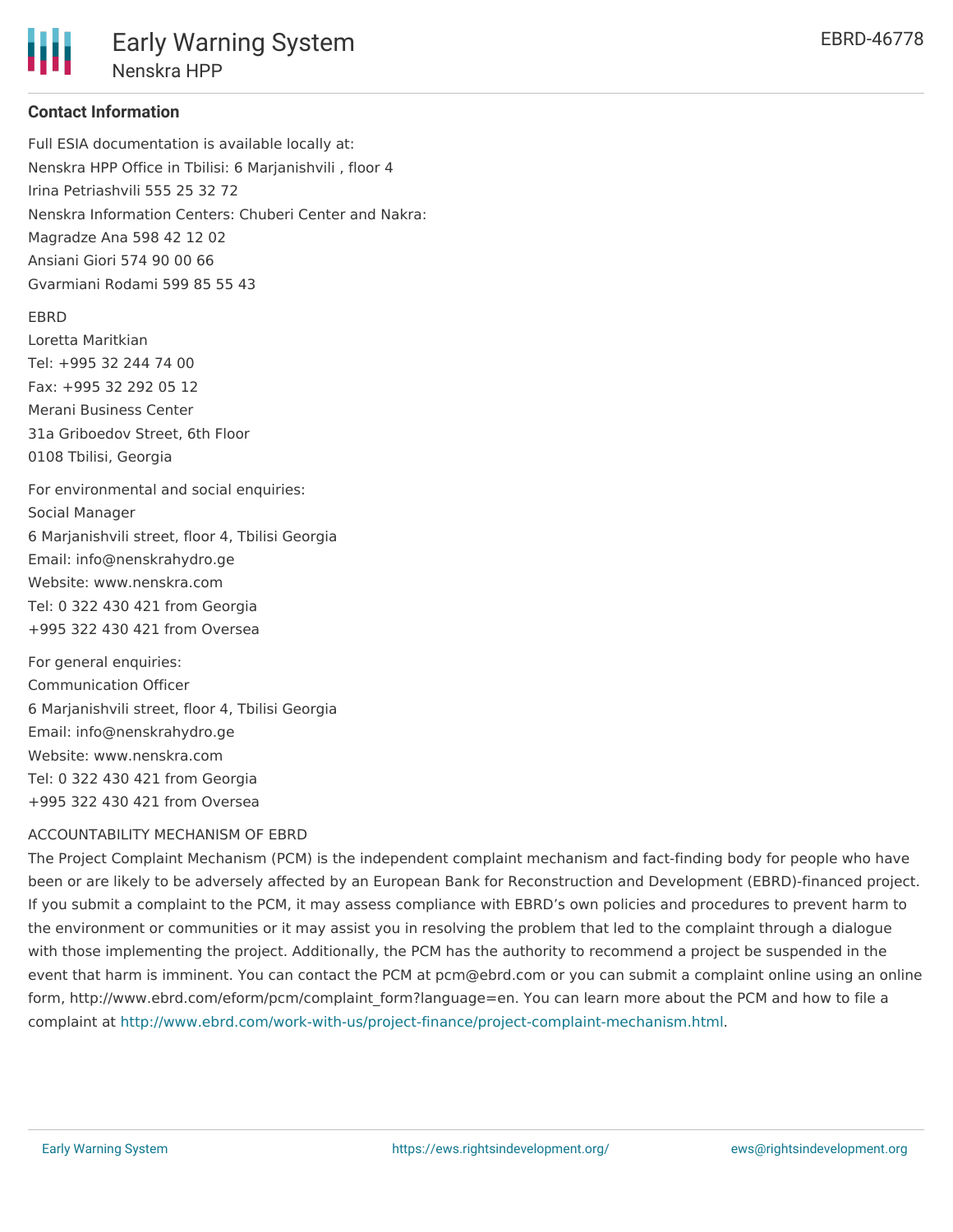

#### **Bank Documents**

- **Biodiversity Impact [Assessment](http://www.ebrd.com/cs/Satellite?c=Content&cid=1395255174545&d=&pagename=EBRD%2FContent%2FDownloadDocument)**
- **Biodiversity Impact [Assessment](http://www.ebrd.com/cs/Satellite?c=Content&cid=1395255276668&d=&pagename=EBRD%2FContent%2FDownloadDocument) (Georgian)**
- **Biodiversity Impact [Assessment](http://www.ebrd.com/cs/Satellite?c=Content&cid=1395255174491&d=&pagename=EBRD%2FContent%2FDownloadDocument) Annexes**
- Biodiversity Impact [Assessment](http://www.ebrd.com/cs/Satellite?c=Content&cid=1395255281682&d=&pagename=EBRD%2FContent%2FDownloadDocument) Annexes (Georgian)
- Cumulative Impact [Assessment](http://www.ebrd.com/cs/Satellite?c=Content&cid=1395255175044&d=&pagename=EBRD%2FContent%2FDownloadDocument)
- Cumulative Impact [Assessment](http://www.ebrd.com/cs/Satellite?c=Content&cid=1395255296364&d=&pagename=EBRD%2FContent%2FDownloadDocument) (Georgian)
- [Environmental](http://www.ebrd.com/cs/Satellite?c=Content&cid=1395255295575&d=&pagename=EBRD%2FContent%2FDownloadDocument) and Social Action Plan
- [Environmental](http://www.ebrd.com/cs/Satellite?c=Content&cid=1395255295629&d=&pagename=EBRD%2FContent%2FDownloadDocument) and Social Action Plan (Georgian)
- [Environmental](http://www.ebrd.com/cs/Satellite?c=Content&cid=1395255174790&d=&pagename=EBRD%2FContent%2FDownloadDocument) and Social Management Plan
- [Environmental](http://www.ebrd.com/cs/Satellite?c=Content&cid=1395255296241&d=&pagename=EBRD%2FContent%2FDownloadDocument) and Social Management Plan (Georgian)
- Hydrology & Water Quality [Assessment](http://www.ebrd.com/cs/Satellite?c=Content&cid=1395255174616&d=&pagename=EBRD%2FContent%2FDownloadDocument)
- Hydrology & Water Quality [Assessment](http://www.ebrd.com/cs/Satellite?c=Content&cid=1395255295899&d=&pagename=EBRD%2FContent%2FDownloadDocument) (Georgian)
- Natural [Hazards](http://www.ebrd.com/cs/Satellite?c=Content&cid=1395255174670&d=&pagename=EBRD%2FContent%2FDownloadDocument) & Dam Safety
- Natural Hazards & Dam Safety [\(Georgian\)](http://www.ebrd.com/cs/Satellite?c=Content&cid=1395255296119&d=&pagename=EBRD%2FContent%2FDownloadDocument)
- [Non-Technical](http://www.ebrd.com/cs/Satellite?c=Content&cid=1395255174174&d=&pagename=EBRD%2FContent%2FDownloadDocument) Summary
- [Non-Technical](http://www.ebrd.com/cs/Satellite?c=Content&cid=1395255276550&d=&pagename=EBRD%2FContent%2FDownloadDocument) Summary (Georgian)
- Project [Definition](http://www.ebrd.com/cs/Satellite?c=Content&cid=1395255174383&d=&pagename=EBRD%2FContent%2FDownloadDocument)
- Project Definition [\(Georgian\)](http://www.ebrd.com/cs/Satellite?c=Content&cid=1395255276609&d=&pagename=EBRD%2FContent%2FDownloadDocument)
- Project [Definition](https://ewsdata.rightsindevelopment.org/files/documents/78/EBRD-46778.pdf) Annexes [\[Original](http://www.ebrd.com/cs/Satellite?c=Content&cid=1395255174329&d=&pagename=EBRD%2FContent%2FDownloadDocument) Source]
- Project Definition Annexes [\(Georgian\)](http://www.ebrd.com/cs/Satellite?c=Content&cid=1395255295766&d=&pagename=EBRD%2FContent%2FDownloadDocument)
- [Resettlement](http://www.ebrd.com/cs/Satellite?c=Content&cid=1395255174844&d=&pagename=EBRD%2FContent%2FDownloadDocument) Plan
- [Resettlement](http://www.ebrd.com/cs/Satellite?c=Content&cid=1395255304766&d=&pagename=EBRD%2FContent%2FDownloadDocument) Plan
- Social Impact [Assessment](http://www.ebrd.com/cs/Satellite?c=Content&cid=1395255174437&d=&pagename=EBRD%2FContent%2FDownloadDocument)
- Social Impact [Assessment](http://www.ebrd.com/cs/Satellite?c=Content&cid=1395255305218&d=&pagename=EBRD%2FContent%2FDownloadDocument) (Georgian)
- Stakeholder [Engagement](http://www.ebrd.com/cs/Satellite?c=Content&cid=1395255174734&d=&pagename=EBRD%2FContent%2FDownloadDocument) Plan
- Stakeholder [Engagement](http://www.ebrd.com/cs/Satellite?c=Content&cid=1395255315928&d=&pagename=EBRD%2FContent%2FDownloadDocument) Plan (Georgian)

#### **Corporate Documents**

- Business and Human Rights [Resource](https://business-humanrights.org/en/search-results?langcode=en&keywords=Nenskra&pagenum=0) Center: JSC Nenskra Hydro
- Business and Human Rights Resource Center: Salini [Impreglio](https://business-humanrights.org/en/salini-impregilo)

#### **Campaign Documents**

- CEE [Bankwatch](https://bankwatch.org/stop-nenskra) Stop Nenskra
- CEE Bankwatch: Nenskra [hydropower](https://bankwatch.org/our-work/projects/nenskra-hydropower-plant-georgia) plant, Georgia
- CEE Bankwatch: People's [movements](https://bankwatch.org/news-media/for-journalists/press-releases/peoples-movements-and-civil-society-dismayed-aiib-energy-s) and civil society dismayed at AIIB Energy Sector Strategy